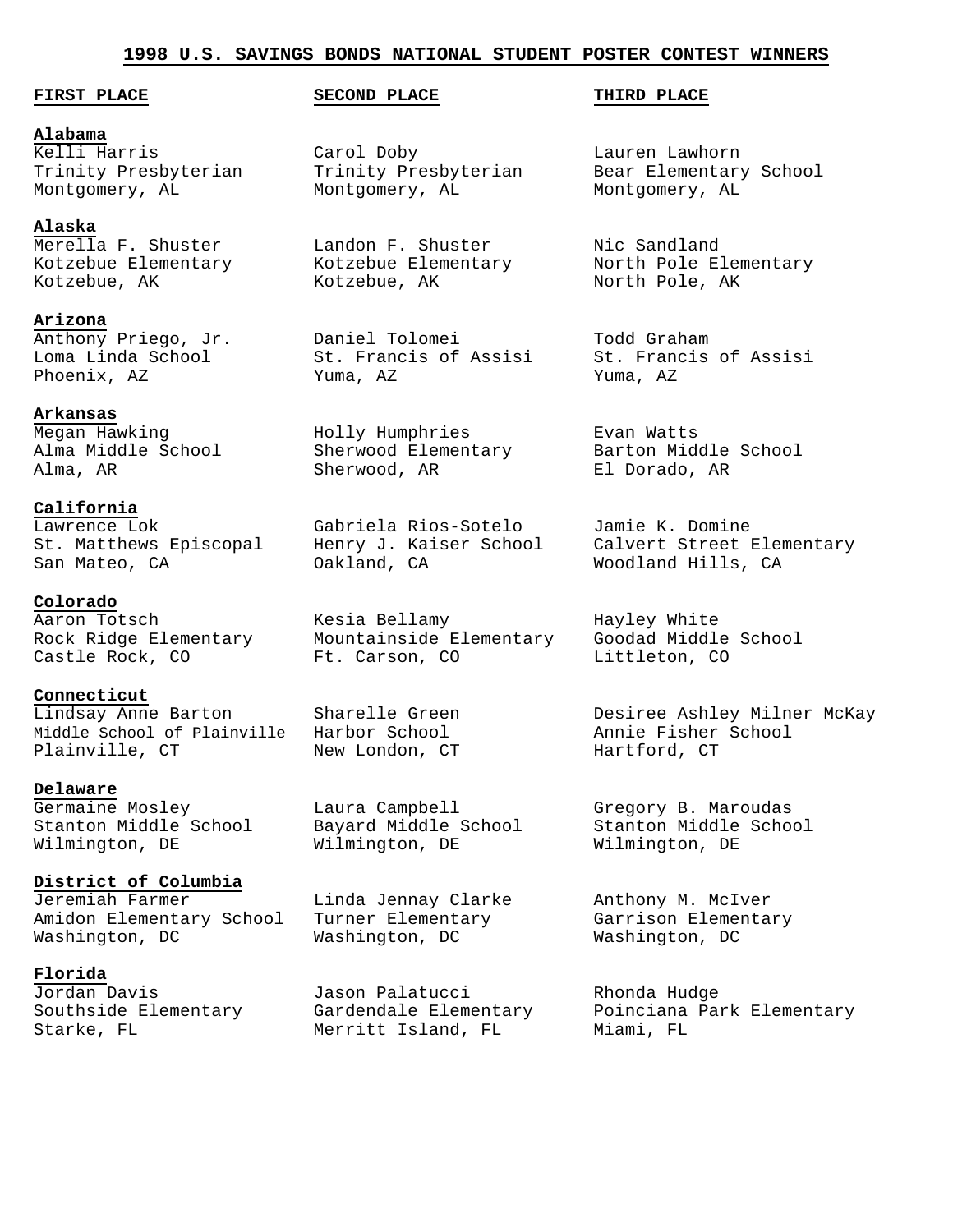**Georgia**

**Hawaii**

**Idaho**

**Illinois** Annamarie Rogers Lauren Groll Kelsey Clifford Kolmar School Covington School Sward School Oak Lawn, IL Oak Lawn, IL Oak Lawn, IL

**Indiana** Kevin R. Christopher Eric Peat Sarah Yoder Leo Elementary School Roosevelt Elementary Leo Elementary Leo, IN Elkhart, IN Leo, IN

**Iowa**

**Kansas** Audrey Bowman Matthew Boehm Leah Tanking Phillipsburg, KS Elbing, KS Holton, KS

**Kentucky** Rebecca Briggs Jude C. Miller Megan E. Whitaker Louisville, KY Louisville, KY Bremen, KY

**Louisiana** Michael Santacruze Ryan A. Waguespack Chantelle Little New Orleans, LA La Place, LA Covington, LA

**Maine** Meaghan Caulfield Madeline Harriman Nigel Carr Yarmouth Elementary Yarmouth Elementary Yarmouth Elementary Yarmouth, ME Yarmouth, ME Yarmouth, ME

**Maryland**

E. Russell Hicks Middle St. Leonard Elementary Ballenger Creek Middle Hagerstown, MD St. Leonard, MD Frederick, MD

Miriam Lentz Alyssa June Maloof Elizabeth Wolfe Westminster Day School Dorothy L. Simms Elem. Harlem Middle School Augusta, GA Conyers, GA Harlem, GA

Raquel Gushi Alexander Ly Tran "Tracy" Nguyen Stevenson Middle School Stevenson Middle School Stevenson Middle School Honolulu, HI Honolulu, HI Honolulu, HI

Brooke Sanders Natasha Taylor John W. Fischer Snake River Middle Snake River Middle Ashton Elementary Blackfoot, ID Blackfoot, ID Ashton, ID

Zachary Rudd Jaci Faidley Aaron Church Manchester, IA Colfax, IA Cedar Rapids, IA

Jessica Lorine Gonder Sarah Hook Sarah Perich

West Delaware Middle Colfax-Mingo School De Ruyter Home School

Phillipsburg Middle Mome School and Jackson Heights Middle

Evangel Christian School St. Raphael School Bremen Elementary School

Laurel Elementary School John L. Ory School Morthlake Christian School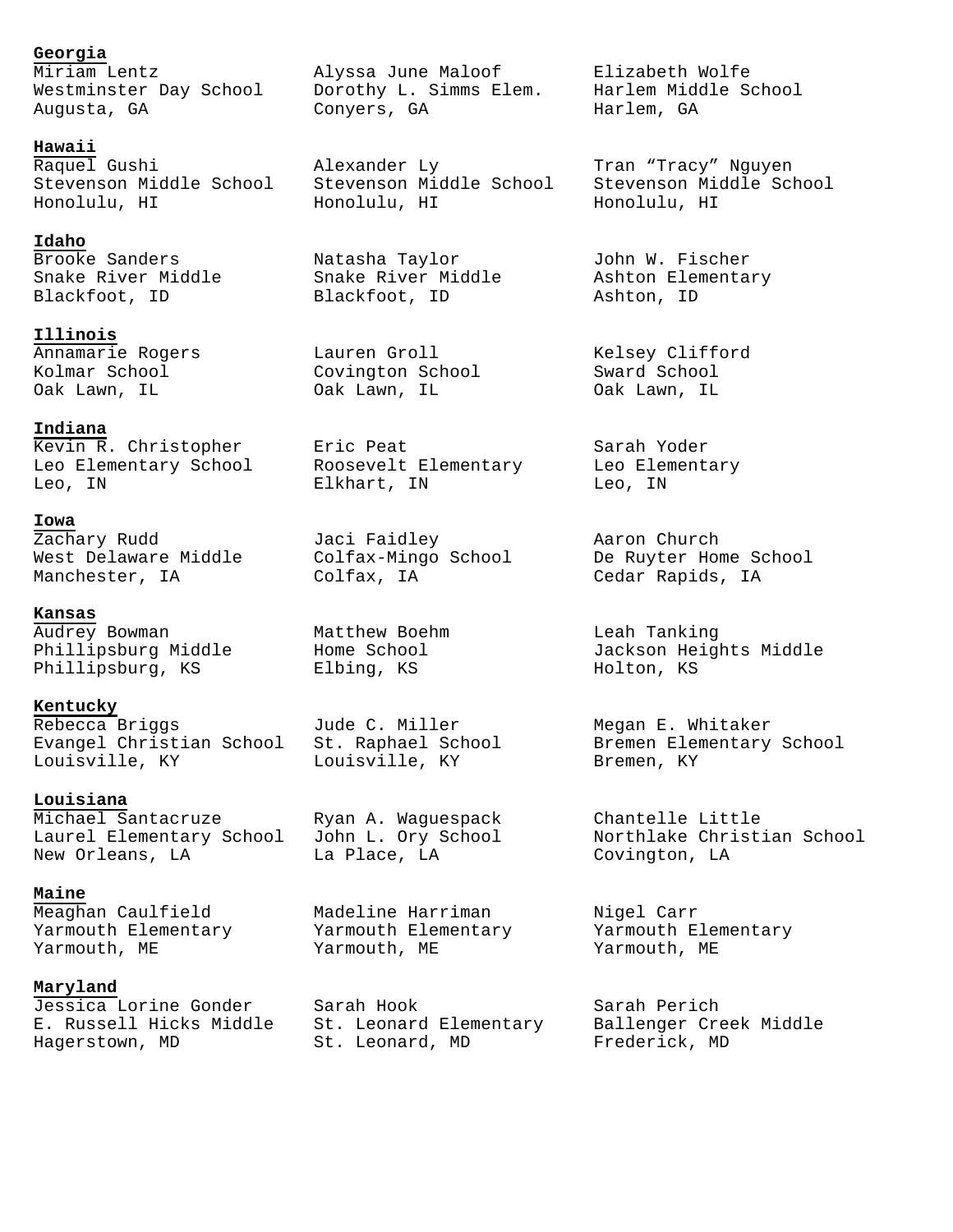**Massachusetts**<br>Michael Hughes<br>Burgess Elementary<br>Sturbridge, MA

**Michigan**

**Minnesota** Karen Due Scott Ross Woizeschke Leigh Bonemeyer Bible Baptist Christian Winfair Elementary Chippewa Middle School East Grand Forks, MN Mindom, MN Nindom Shoreview, MN

**Mississippi**

**Missouri**

**Montana** Morgan McBride James Gorder Mindy Petranek

**Nebraska** Amanda Brockmann Riley J. Parkhurst Cami Kraft

**Nevada** Sean Tsaconas Jocelyn K. Jenks Paul Youngblood Incline Elementary School The Meadows School The Meadows School Incline Village, NV Las Vegas, NV Las Vegas, NV

**New Hampshire** New nampsiile<br>Maegan Buteau Alyssa J. Viner Mitch C. Gladstone

**New Jersey**

**New Mexico** Carrie Avalos Hanna Bray Shane Kelm Alamogordo, NM Des Moines, NM Albuquerque, NM

Michael Hughes Wayne Barnes Hanh Nguyen Burgess Elementary Quincy Dickerman Elem. Roger Clapp Elementary Sturbridge, MA Dorchester, MA Dorchester, MA

Kelsey Dufendach Curtis J. Barclay Jennifer L. Tardiff Rockford, MI Hale, MI Caseville, MI

Beth Alexander **Thomas Nelson** Drew Leach Little Rock, MS Sebastopol, MS Sebastopol, MS

Melissa Eck Leah McConkey Jessica Gibler Pierce City, MO  $Ozark$ , MO Independence, MO

Helena, MT Poplar, MT Tina Hensley

Lynch, NE Valentine, NE Verdigre, NE

Mastricola Middle School Calvary Christian School Mastricola Middle School Merrimack, NH Derry, NH Merrimack, NH

Hannah Jane Prol Amanda Conrad James Grate Trinity Christian School Patrick McGaheran School Alexander Street School Montville, NJ Lebanon, NJ Newark, NJ

Sheridan Trail Middle Hale Elementary School Caseville Public School

Alexander Academy Home Sebastopol Attendence Ctr. Sebastopol Attendence Ctr.

St. Mary's School Ozark Elementary Fort Osage Middle School

Bryant Elementary School Poplar Middle School Roy Public School, Roy, MT Bryant Elem., Helena, MT

Lynch Public School Simeon District #5 Verdigre Public School

Oregon Elementary School Des Moines Elementary Desert Ridge Middle School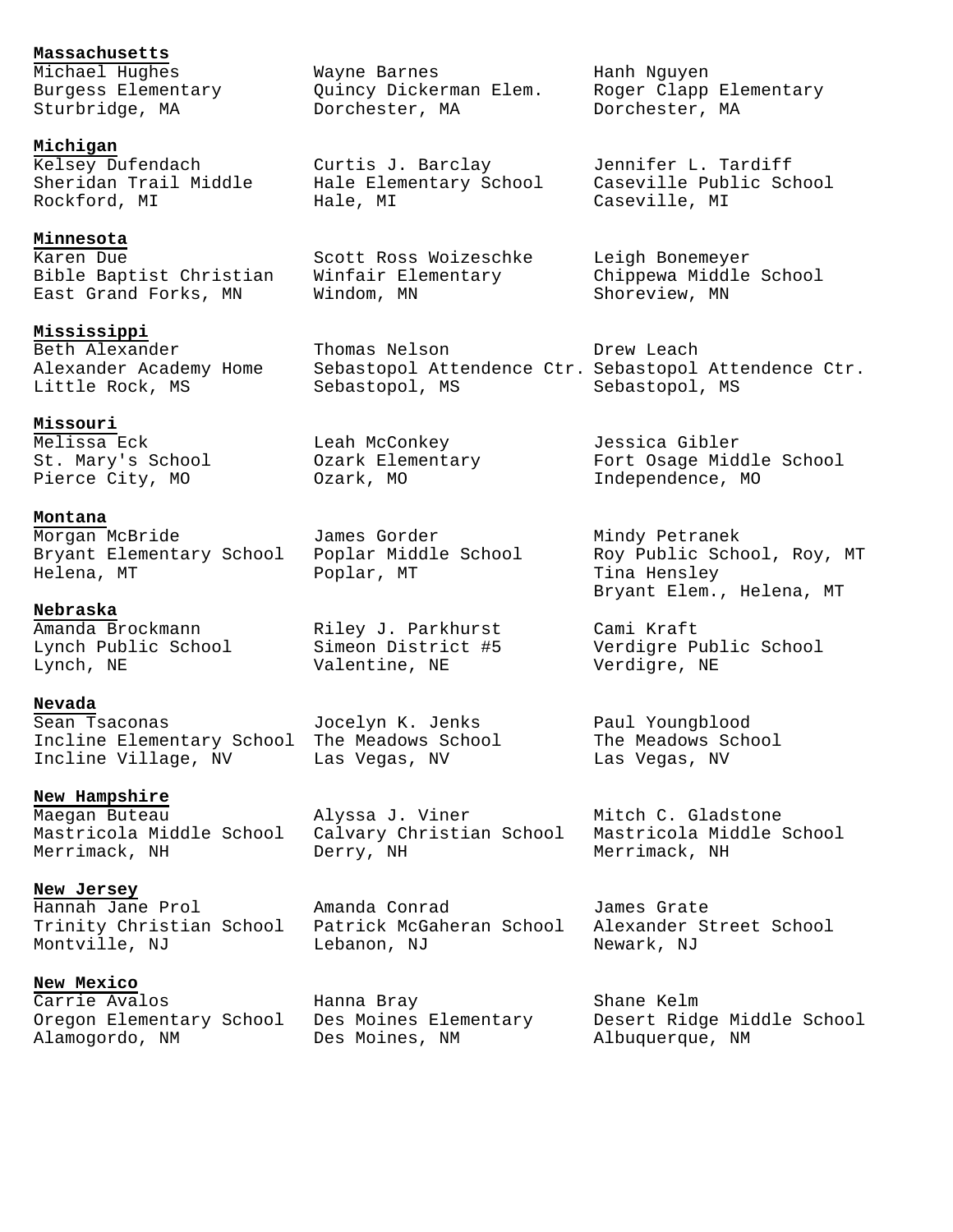# **New York**

Kristen Mulvaney Shawn Gallivan Ryan Rimmer Tri-Valley Central School Linden School Charles A. Upson School Grahamsville, NY Long Beach, NY Lockport, NY

**North Carolina**

**North Dakota** Joy Wynveen Pamela Jacobs Joel David Walters Strasburg Public School Thompson Public School Home School Strasburg, ND Thompson, ND Dickinson, ND

**Ohio** Rachel Washburn Brad Yoder Matt Miller

#### **Oklahoma**

Hillcrest Elementary Purcell Middle School Eliot Elementary School Oklahoma City, OK Purcell, OK Tulsa, OK

#### **Oregon**

#### **Pennsylvania**

Lehigh Valley Home School Bethel Christian School Pocono Elementary Center Allentown, PA Aliquippa, PA Tannersville, PA

**Rhode Island** Eric Benson Pamela Condon Nathan Poirier Goff Jr. High School Community School Malliwell School Pawtucket, RI Cumberland, RI Slatersville, RI

### **South Carolina**

Harbison West School Powdersville Middle Powdersville Middle Columbia, SC Greenville, SC Greenville, SC

**South Dakota**<br>William Schultz<br>Menno Public School

### **Tennessee**

Porter Elementary School Franklin Road Christian Harding Academy Maryville, TN Murfreesboro, TN Cordova, TN

Lakiesha Nicole White Sarah Garbade Sarah Johnson Southwest Middle School Sparta Elementary School Sparta Elementary School Jacksonville, NC Sparta, NC Sparta, NC

Amherst, OH Findlay, OH Willoughby, OH

Tammie Lynn Kandis Hill Katie Johnson Josh Bogart Speer

David Andrew Knepprath Andrea Hauge Arthur Bimrose Grace Lutheran School Pleasant Valley School Queen of Peace School Portland, OR Portland, OR Salem, OR

Nestor P. Hrycenko Katie Anderson Blake Bonser

Andrew Privette Leah Cochran Sam Zahran

William Schultz Jordan Schneider Bonnie Thurow Menno Public School Oldham-Ramona Elementary Oldham-Ramona Elementary Menno, SD Oldham, SD Oldham, SD

Sterling Boone Gray (Brandon C. Henthorn Kara K. Haynes

Shupe Middle School Heritage Christian Willo-Hill Christian School